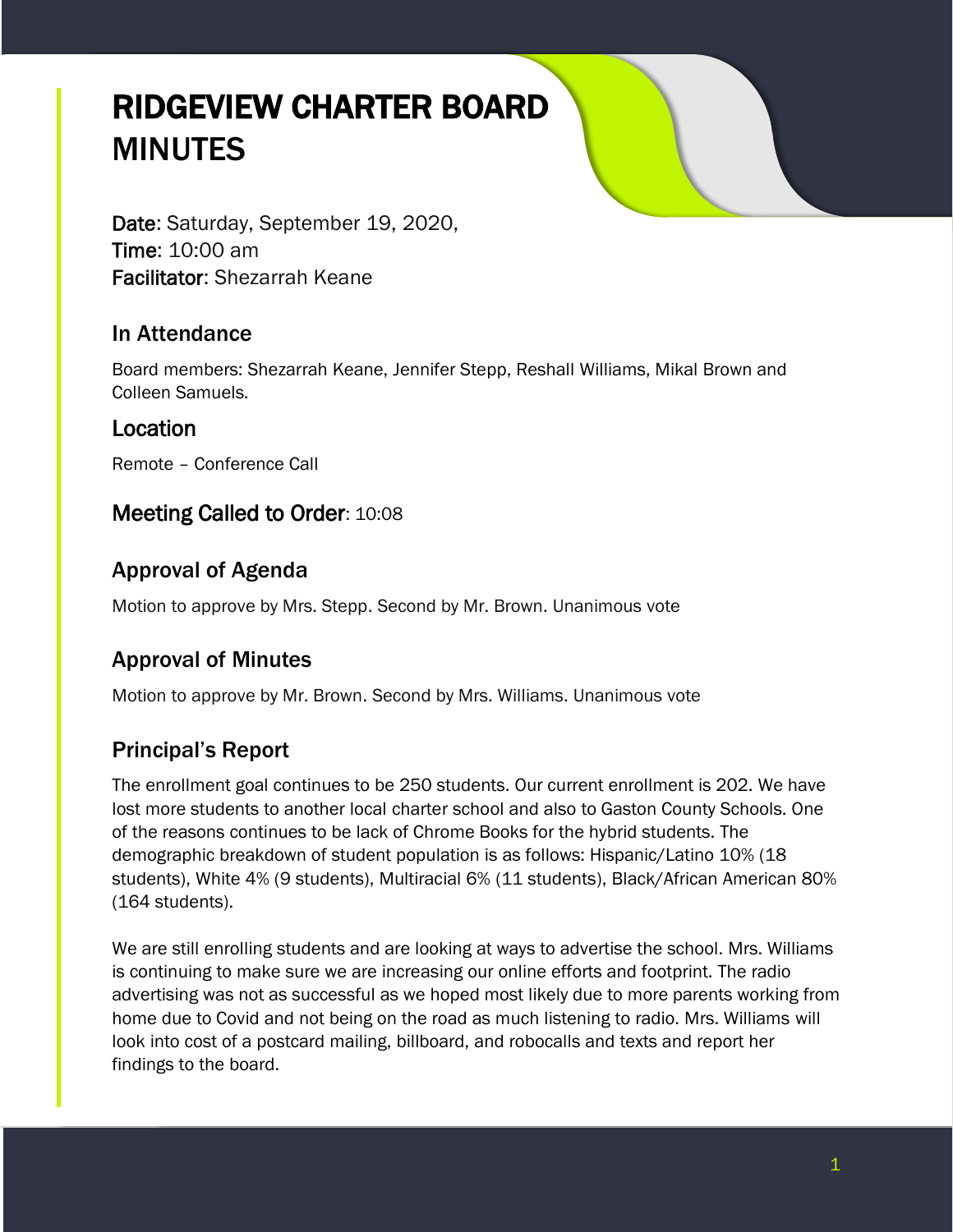We have passed the 20-day enrollment count on which funding is based. We will receive enough funding to maintain current staffing levels. Further enrollment will only increase local funding and not state funding.

Mrs. Williams has been receiving unexpected invoices for expenses we thought were covered through our contract with AES. The board voted to request a monthly summary report of charges from AES. Motion made by Mrs., Stepp. Second by Mr. Brown. Unanimous vote.

We have signed a contract with Kelly Staffing Services but have not had to utilize their services yet since the number of students attending on any day is small so the other grade level teacher can cover both classes if a teacher is absent. They are setting up a pool of substitutes for us to pull from.

We have two classes for every grade level except for  $4<sup>th</sup>$  grade. We moved one of the  $4<sup>th</sup>$ grade teachers to  $1<sup>st</sup>$  grade so that the teacher of the  $1<sup>st</sup>$  grade and kindergarten combination class could move to teaching only Kindergarten. Mrs. Williams also hired a new EC teacher who is already hard at work bringing us into compliance on IEPs, and evaluations.

We have still not been approved for the free and reduced lunch program. Our regional representative has submitted our packet to the state. He emphasized that the community our school serves is a underserved community that automatically qualifies us as a Title 1 school and that it is a violation of the civil rights of the students to not have this service as they should also be eligible for extra food stamps once approved for free and reduced lunch. DPI has not processed our application. The board advised Mrs. Williams to talk with the attorney afforded to us by AES and ask about the potential of a lawsuit asking for damages and retribution.

The holes under the HVAC units still have not been repaired. The hole in the Kindergarten classroom has been patched but the wall still has not repaired. HVAV compressors were repaired again. Balusters on the lights need to be replaced. Not only does the blinking lights make working more difficult but it can cause headaches and seizures for anyone with epilepsy or other seizure disorders. A motion was made by Mrs. Stepp to get a quote for having the balusters replaced. Second by Mrs. Samuels. Unanimous vote.

The kitchen was professionally cleaned but is dirty again from non-school use. We will need to get it cleaned again before the state comes for an inspection. Mrs. Williams will contact the cleaning service. We will consider entering into an agreement for regular cleaning once we are approved for the free and reduced lunch program.

The school is responsible for providing computers and hotspots. We had a family ask for a hotspot so Mrs. Williams bought 4 hotspots for school families who may need them.